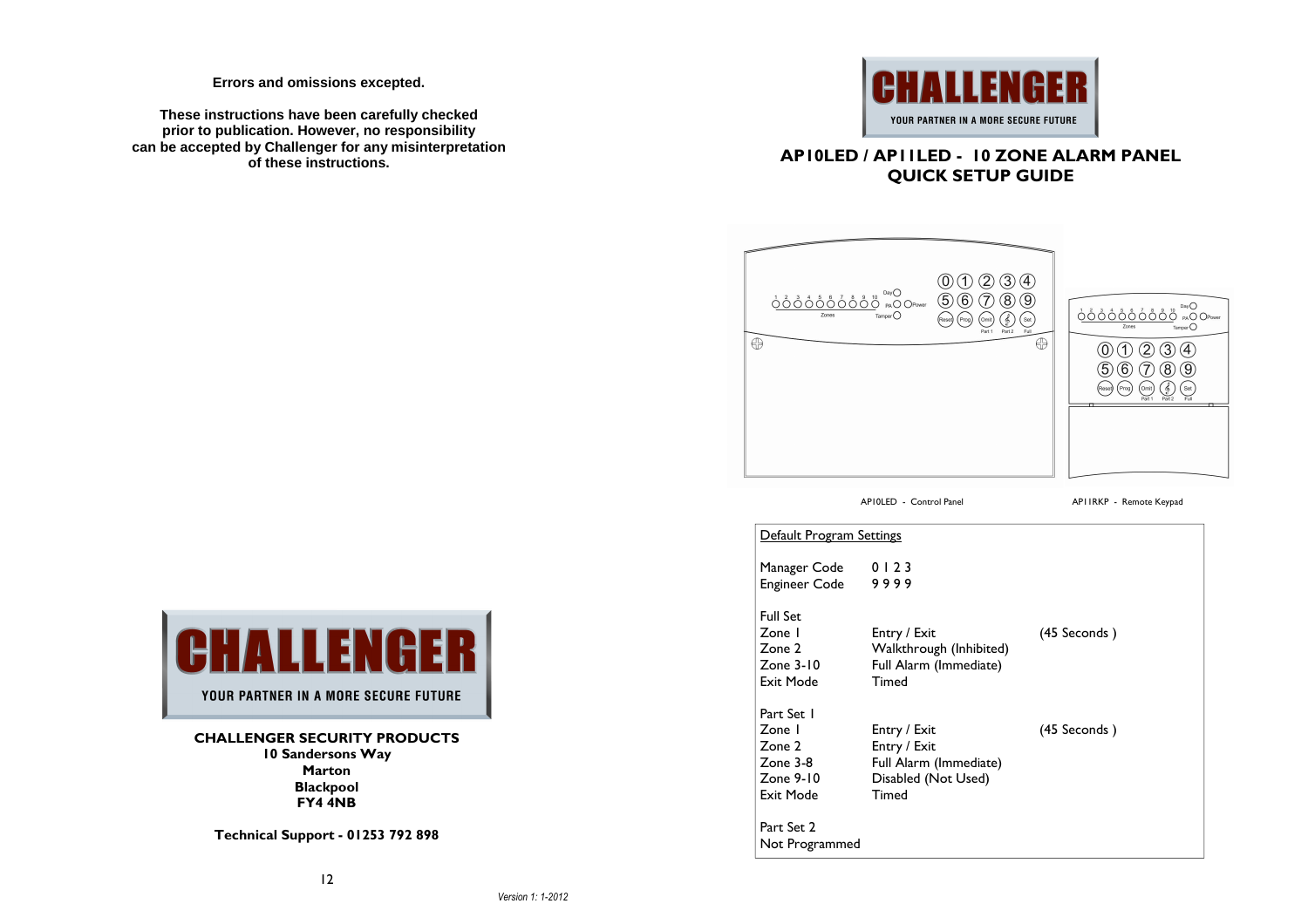|    | <b>How To Change The Manager Code</b>   | (Default 0 1 2 3 ) |  |  |  |  |
|----|-----------------------------------------|--------------------|--|--|--|--|
|    | <b>From Day Mode</b>                    |                    |  |  |  |  |
|    | Press Prog                              |                    |  |  |  |  |
|    | <b>Enter Existing Manager Code</b>      | (Default 0 1 2 3 ) |  |  |  |  |
|    | Press Number 1                          | (User Code setup)  |  |  |  |  |
|    | Press Number 6                          | (Manager Code)     |  |  |  |  |
| -5 | Enter New 4 Digit Manager Code          |                    |  |  |  |  |
| 6  | <b>Press Set</b>                        | (To Accept)        |  |  |  |  |
|    | Press Reset Twice to Return to Day Mode |                    |  |  |  |  |

|                | How To Change User I Code               | (Default None)     |
|----------------|-----------------------------------------|--------------------|
|                | From Day Mode                           |                    |
|                | Press Prog                              |                    |
| $\overline{2}$ | <b>Enter Manager Code</b>               | (Default 0 1 2 3 ) |
| 3              | Press Number 1                          | (User Code setup)  |
| 4              | Press Number 1                          | (User I)           |
| 5              | Enter New 4 Digit User 1 Code           |                    |
| 6              | <b>Press Set</b>                        | (To Accept)        |
|                | Press Reset Twice to Return to Day Mode |                    |
|                |                                         |                    |

|               | <b>How To Change User 2 Code</b>        | (Default None)     |
|---------------|-----------------------------------------|--------------------|
| From Day Mode |                                         |                    |
|               | Press Prog                              |                    |
|               | Enter Manager Code                      | (Default 0 1 2 3 ) |
|               | Press Number 1                          | (User Code setup)  |
|               | Press Number 2                          | $($ User 2)        |
| 5             | Enter New 4 Digit User 2 Code           |                    |
| 6             | <b>Press Set</b>                        | (To Accept)        |
|               | Press Reset Twice to Return to Day Mode |                    |

|   | <b>How To Change Engineers Code</b>     | (Default 9999)    |  |  |  |  |
|---|-----------------------------------------|-------------------|--|--|--|--|
|   | From Day Mode                           |                   |  |  |  |  |
|   | Press Prog                              |                   |  |  |  |  |
| 2 | <b>Enter Manager Code</b>               | (Default 0 1 2 3) |  |  |  |  |
| 3 | Press Number 1                          | (User Code setup) |  |  |  |  |
| 4 | Press Number 4                          | (Engineer Code)   |  |  |  |  |
| 5 | Enter New 4 Digit Engineer Code         |                   |  |  |  |  |
| 6 | <b>Press Set</b>                        | (To Accept)       |  |  |  |  |
|   | Press Reset Twice to Return to Day Mode |                   |  |  |  |  |

# Notes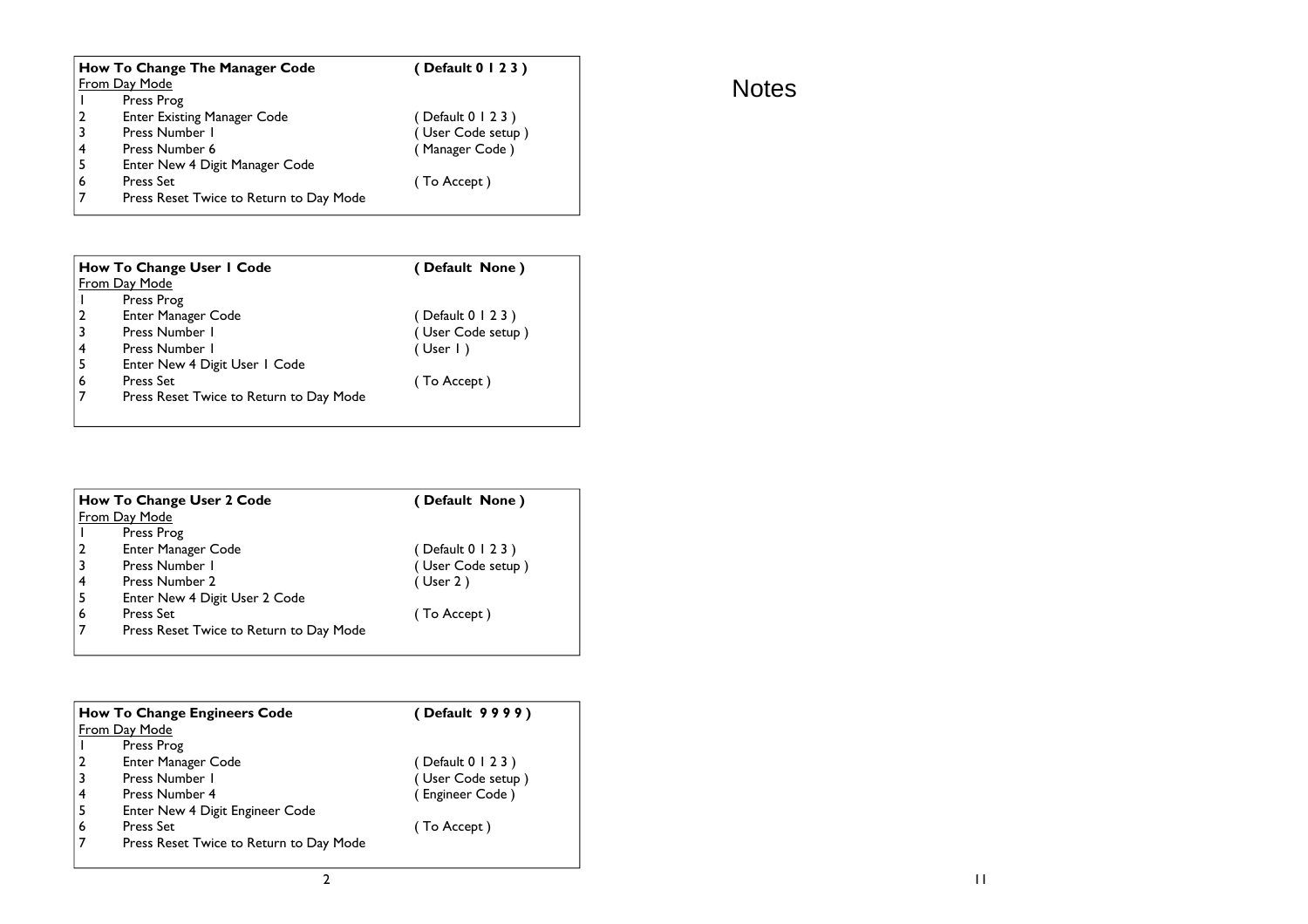Notes

#### **How To Delete User 1 Code** From Day Mode

- 1 Press Prog
- 2 Enter Manager Code ( Default 0 1 2 3 )
- 3 Press Number I and Solomon (User Code setup )
- 4 Press Number I (User I)<br>5 Press Omit (To Delet
- 5 Press Omit **Figure 2** (To Delete User 1 )
- 6 Press Reset Twice to Return to Day Mode

### **How To Delete User 2 Code From Day Mode**<br>I Press Pro 1 Press Prog 2 Enter Manager Code (Default 0 1 2 3 ) 3 Press Number I (User Code setup ) 4 Press Number 2 (User 2 )<br>5 Press Omit (To Delet 5 Press Omit **Figure 2 (To Delete User 2 )** 6 Press Reset Twice to Return to Day Mode

|                | How To Turn Chime On / Off - Must be Enabled in Engineer programming<br>(See Zone - Attributes - Page 4) |                       |  |  |  |
|----------------|----------------------------------------------------------------------------------------------------------|-----------------------|--|--|--|
|                | From Day Mode                                                                                            |                       |  |  |  |
|                | Press Prog                                                                                               |                       |  |  |  |
| $\overline{2}$ | <b>Enter Manager Code</b>                                                                                | ( Default 0 1 2 3 )   |  |  |  |
| 3              | Press $\&$ (Part 2)                                                                                      | (Chime Setup)         |  |  |  |
| 4              | Press Zone Number(s)                                                                                     | (To Enable / Disable) |  |  |  |
| 5              | <b>Press Set</b>                                                                                         | (To Accept)           |  |  |  |
| 6              | Press Reset Twice to Return to Day Mode                                                                  |                       |  |  |  |
|                |                                                                                                          |                       |  |  |  |

|                                                 | How To Omit a Zone - Must be Enabled in Engineer programming<br>(See Zone - Attributes - Page 4) |                          |  |  |  |
|-------------------------------------------------|--------------------------------------------------------------------------------------------------|--------------------------|--|--|--|
|                                                 | From Day Mode                                                                                    |                          |  |  |  |
| Enter Manager or User Code<br>(Default 0 1 2 3) |                                                                                                  |                          |  |  |  |
| 2                                               | Press Part I (Omit)                                                                              | (To Enter Omit Mode)     |  |  |  |
| 3                                               | Press Zone Number(s)                                                                             | (To Enable / Disable)    |  |  |  |
| 4                                               | Press Set                                                                                        | (To Accept and Continue) |  |  |  |
|                                                 |                                                                                                  |                          |  |  |  |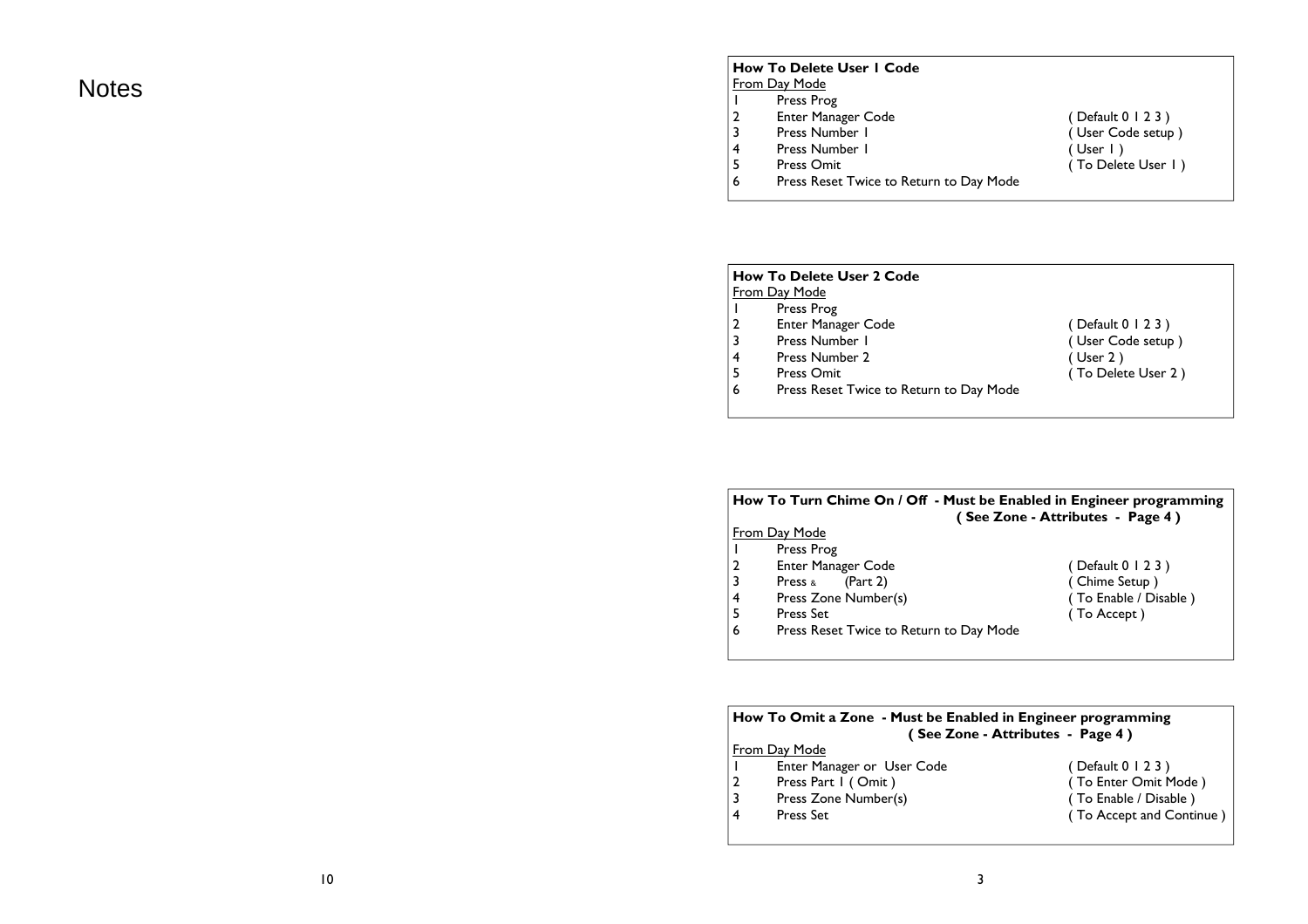|                | From Day Mode                                                |                                                                      |
|----------------|--------------------------------------------------------------|----------------------------------------------------------------------|
| ı              | Press Prog                                                   |                                                                      |
| 2              | <b>Enter Manager Code</b>                                    | (Default 0   2 3)                                                    |
| 3              | Press Number 3                                               | (Engineer Access)                                                    |
| 4              | Press Reset Twice to Return to Day Mode                      |                                                                      |
|                | From Day Mode                                                | How to Enter Enginner Programming Mode (Enginner Authorize required) |
|                | Press 9999                                                   | (All 10 Zone LED's Flashing)                                         |
|                |                                                              |                                                                      |
|                |                                                              | <b>Engineer's Main Menu</b>                                          |
|                |                                                              | Press Reset to Return to Day Mode When All Programming Completed     |
|                |                                                              |                                                                      |
|                | <b>How To Enter Program Setup</b><br>From Engineer Main Menu | (Set - Part I - Part 2)                                              |
|                | Press Number 1                                               |                                                                      |
| $\overline{2}$ | Press Set                                                    | (Program Select)<br>(For Full Arm Setup)                             |
|                | Press "Omit"<br>(Part I)                                     | (For Part I Arm Setup)                                               |

|                |           |                         | How To Frogram Zone Types          |             |                       |
|----------------|-----------|-------------------------|------------------------------------|-------------|-----------------------|
|                |           |                         | I=Security 2=PA 3=Door Bell 4=Fire | 5=Tamper    | 0=Not Used            |
|                |           | From Engineer Main Menu |                                    |             |                       |
|                |           | Press Number 2          |                                    |             | (Zone Type Setup)     |
| $\overline{2}$ |           |                         | Press Zone Number (5 for example)  |             | (To Select Zone 5)    |
| l 3            |           | Press 1,2,3,4,5 or 0    |                                    |             | (To Select Zone Type) |
| l 4            | Press Set |                         |                                    | (To Accept) |                       |
|                |           |                         |                                    |             |                       |

|                | How To Setup Zone Attributes                       |  |  |                         |  |  |
|----------------|----------------------------------------------------|--|--|-------------------------|--|--|
|                | <b>1=Omit Allow</b> 2=Double Knock 3=Chime Enabled |  |  |                         |  |  |
|                | From Engineer Main Menu                            |  |  |                         |  |  |
|                | Press Number 3                                     |  |  | (Zone Attributes Setup) |  |  |
| $\overline{2}$ | Press Zone Number (3 for example)                  |  |  | (To Select Zone 3)      |  |  |
|                | Press 1,2 or 3                                     |  |  | (Toggles On or Off)     |  |  |
|                | <b>Press Set</b>                                   |  |  | (To Accept)             |  |  |
|                |                                                    |  |  |                         |  |  |

# **MAP**

# $9 (9 (9) (9)$

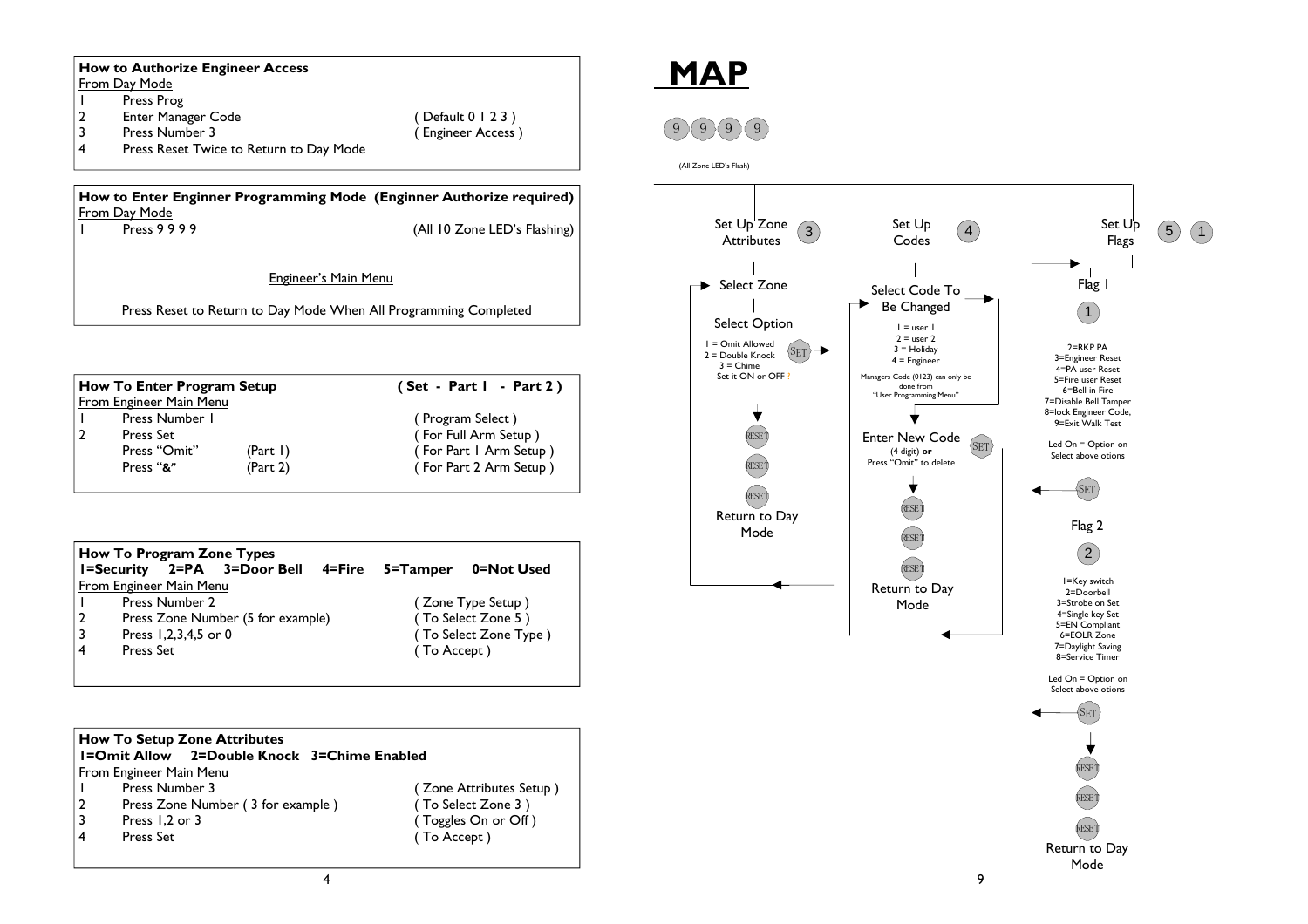# **MENU**

Input 4-digit Engineer Code (Factory default 9999)



## **How To Program Full Alarm ( Immediate ) Zones** From Engineer / Program Setup<br>| Press Number | 1 Press Number 1 (Full Alarm Zone Select)<br>
2 Press Zone No(s) (Toggle On or Off)  $\hat{C}$  Toggle On or Off ) 3 Press Set (To Accept)

### **How To Program Entry / Exit Zones**

- From Engineer / Program Setup<br>
1 Press Number 2
- 
- 3 Press Set ( To Accept )
- 1 Press Number 2 (Entry/Exit Zone Select)<br>
2 Press Zone No(s) (Toggle On or Off) 2 Press Zone No(s) 2 Press 7 (Toggle On or Off )

|  | How To Program Walkthrough (Inhibited) Zones |                           |
|--|----------------------------------------------|---------------------------|
|  | From Engineer / Program Setup                |                           |
|  | Press Number 3                               | (Walkthrough Zone Select) |
|  | Press Zone No(s)                             | (Toggle On or Off)        |
|  | Press Set                                    | (To Accept)               |
|  |                                              |                           |
|  |                                              |                           |

|   | How To Program Exit Mode<br><b>I=Timed Exit</b> 2=Final Door<br>From Engineer / Program Setup |  | 3=Silent Exit 4=Terminated 0=Disable |                        |  |  |  |
|---|-----------------------------------------------------------------------------------------------|--|--------------------------------------|------------------------|--|--|--|
|   | Press Number 4                                                                                |  |                                      | (Exit Mode Type Setup) |  |  |  |
| 2 | Press 1,2,3,4 or 0                                                                            |  | (To Select Exit Type)                |                        |  |  |  |
|   | Press Set                                                                                     |  | (To Accept)                          |                        |  |  |  |
|   |                                                                                               |  |                                      |                        |  |  |  |
|   | (Default 45 Seconds)<br>How To Program The Exit Time                                          |  |                                      |                        |  |  |  |

|  | $\parallel$ row to program the exit time         | (Delault 45 Seconds) |
|--|--------------------------------------------------|----------------------|
|  | From Engineer / Program Setup                    |                      |
|  | Press Number 5                                   | (Exit Time Set)      |
|  | Press 2 digits for time required (example - 2 0) | (For 20 Seconds)     |
|  | <b>Press Set</b>                                 | (To Accept)          |
|  |                                                  |                      |
|  |                                                  |                      |

|                                      | How To Program The Entry Time  | (Default 45 Seconds) |  |  |
|--------------------------------------|--------------------------------|----------------------|--|--|
| <b>From Engineer / Program Setup</b> |                                |                      |  |  |
| $\mathbf{L}$                         | Press Number 6                 | (Entry Time Set)     |  |  |
| 2                                    | Press 0 5 (example) (2 digits) | (For 5 Seconds)      |  |  |
| 3                                    | <b>Press Set</b>               | (To Accept)          |  |  |